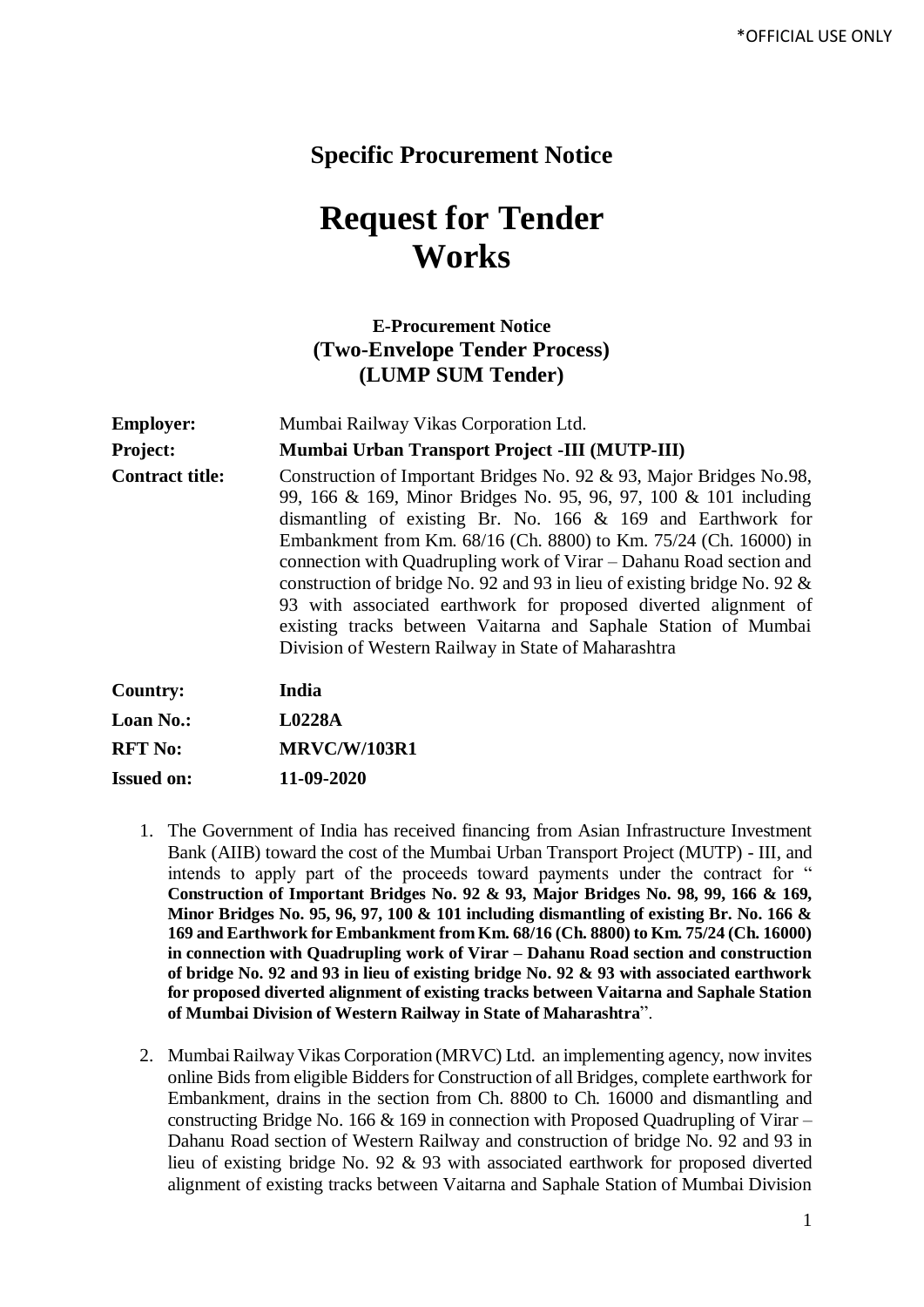of Western Railway in State of Maharashtra with stipulated completion period of the work is 36 Months as detailed in the Table below. **This is Lump Sum tender for the above mentioned work with detailed drawings provided by client. These detailed drawings are part of this document.** Bidders are advised to note the clauses on eligibility (Section I Clause 4) and minimum qualification criteria (Section III – Evaluation and Qualification Criteria), to qualify for the award of the contract. In addition, please refer to paragraphs 4.4 of the "Interim Operational Directive on Procurement Instructions for Recipients " setting forth Asian Infrastructure Investment Bank's policy on conflict of interest.

- 3. Bidding will be conducted through International Open Competitive Tender (IoCT) using Request for Tender (RFT) as specified in the Asian Infrastructure Investment Bank's "Procurement Policy of January 2016 " and Interim Operational Directive on Procurement Instructions for Recipients", June 2016, and is open to all eligible Bidders.
- 4. Interested eligible Bidders may obtain further information from Mr. Sunil Maske, Chief Project Manager-II, Mumbai Railway Vikas Corporation Ltd. (E-mail : [cpmii@mrvc.gov.in](mailto:cpmii@mrvc.gov.in) ) and inspect the Bidding document during office hours from 10.00 to 17.00 hrs. at the address given below*.*
- 5. The Bidding document in English is available online on [https://eprocure.gov.in](https://eprocure.gov.in/) from 11- 09-2020 to 26-10-2020 for a non-refundable fee as indicated in the table below. The method of payment will be demand draft/ cashier's check/ certified check payable at Mumbai in favour of "Mumbai Railway Vikas Corporation Ltd." or direct deposit to MRVC Bank account number as mentioned below the Table-A. Payment documents are to be submitted as per the procedure described in paragraph 9 below. Bidders will be required to register in the website. The bidders would be responsible for ensuring that any addenda available on the website is also downloaded and incorporated*.* Bid document is also available for information on official website of MRVC www.mrvc.indianrailways.gov.in. However bidder has to submit the offer only on eprocurement website [https://eprocure.gov.in.](https://eprocure.gov.in/)
- 6. For submission of the bids, the bidder is required to have Digital Signature Certificate (DSC) from one of the Certifying Authorities (CAs), authorized by Government of India for issuing DSC. Bidders can see the list of licensed CAs from the link [\(www.cca.gov.in\)](http://www.cca.gov.in/). Aspiring bidders who have not obtained the user ID and password for participating in eprocurement in this Project, may obtain the same from the website: [https://eprocure.gov.in.](https://eprocure.gov.in/)
- 7. Bids comprise two Parts, namely the Technical Part and the Financial Part, and both parts must be simultaneously submitted online o[n https://eprocure.gov.in](https://eprocure.gov.in/) (website) on or before 15.00 Hrs of 26-10-2020. Any bid or modifications to bid (including discount) received outside e-procurement system will not be considered. The electronic bidding system would not allow any late submission of bids. The "TECHNICAL PART" of the Bids will be publicly opened online on the same day in the presence of the Bidders' designated representatives and anyone who chooses to attend at the address below at 15.30 hours*,* and this could also be viewed by the bidders online. The "FINANCIAL PART" shall remain unopened in the e-procurement system until the second public Bid opening for the financial part. If the office happens to be closed on the date of opening of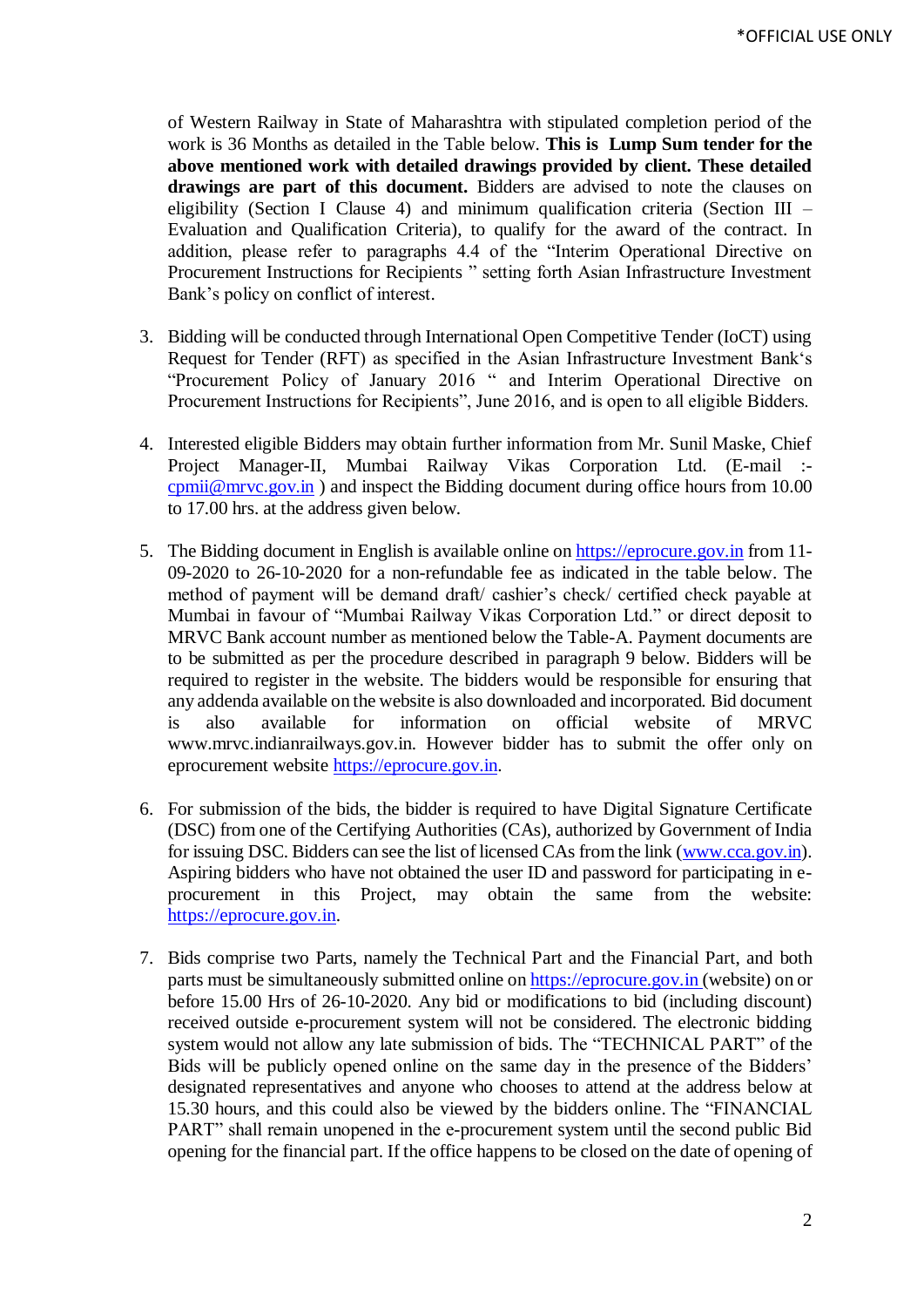the bids as specified, the bids will be opened on the next working day at the same time and venue.

- 8. All Bids must be accompanied by a Bid Security of the amount specified for the Work in the table below, drawn in favour of" Mumbai Railway Vikas Corporation Ltd." Bid security will have to be in any one of the forms as specified in the bidding document and shall have to be valid for 45 days beyond the validity of the bid. (The original bid security documents in approved form shall be submitted as per the procedure described in paragraph 9 below).
- 9. The bidders are required to submit (a) original payment documents towards the cost of bidding document and registration on e-procurement website (if applicable); (b) original bid security in approved form; and (c) original affidavit regarding correctness of information furnished with bidding document, with Chief Project Manager –II, Mumbai Railway Vikas Corporation Ltd. , Second Floor, Churchgate Railway Station Building, Mumbai – 400 020 before the Bid submission deadline given above, either by registered post/speed post/courier or by hand in sealed cover, failing which such bids will be declared non-responsive, and will not be opened. The employer, MRVC is not responsible for any delay in submission of the original document. Ensuring that these documents reach the concerned MRVC official in time is sole responsibility of the bidder.
- 10. A pre-bid meeting will be held on 21-09-2020 at 11.30 Hrs. at the office of Mumbai Railway Vikas Corporation Ltd., Second Floor, Churchgate Railway Station Building, Mumbai – 400 020 to clarify the issues and to answer questions on any matter that may be raised at that stage as stated in ITB Clause 7.4 of 'Instructions to Bidders' of the bidding document. Bidders are advised to download the bidding document prior to the pre-bid meeting in order for bidders to have a good understanding of the scope of the requirements under this contract for discussion and clarification at the pre-bid meeting.
- 11. Other details can be seen in the bidding document. The Employer shall not be held liable for any delays due to system failure beyond its control. Even though the system will attempt to notify the bidders of any bid updates, the Employer shall not be liable for any information not received by the bidder. It is the bidders' responsibility to verify the website for the latest information related to this bid.
- 12. The address(es) referred to above is (are):

Shri Sunil N. Maske, Chief Project Manager-II Mumbai Railway Vikas Corporation Ltd., Second Floor, Churchgate Railway Station Building, M.K. road, Mumbai – 400 020. Maharashtra, India

Phone  $-91 - 22 - 22092620$  / Fax :  $-91 - 22 - 22096972$ 

[cpmii@mrvc.gov.in](mailto:cpmii@mrvc.gov.in)*, [www.mrvc.indianrailways.gov.in](http://www.mrvc.indianrailways.gov.in/) &* [https://eprocure.gov.in](https://eprocure.gov.in/)

## TABLE